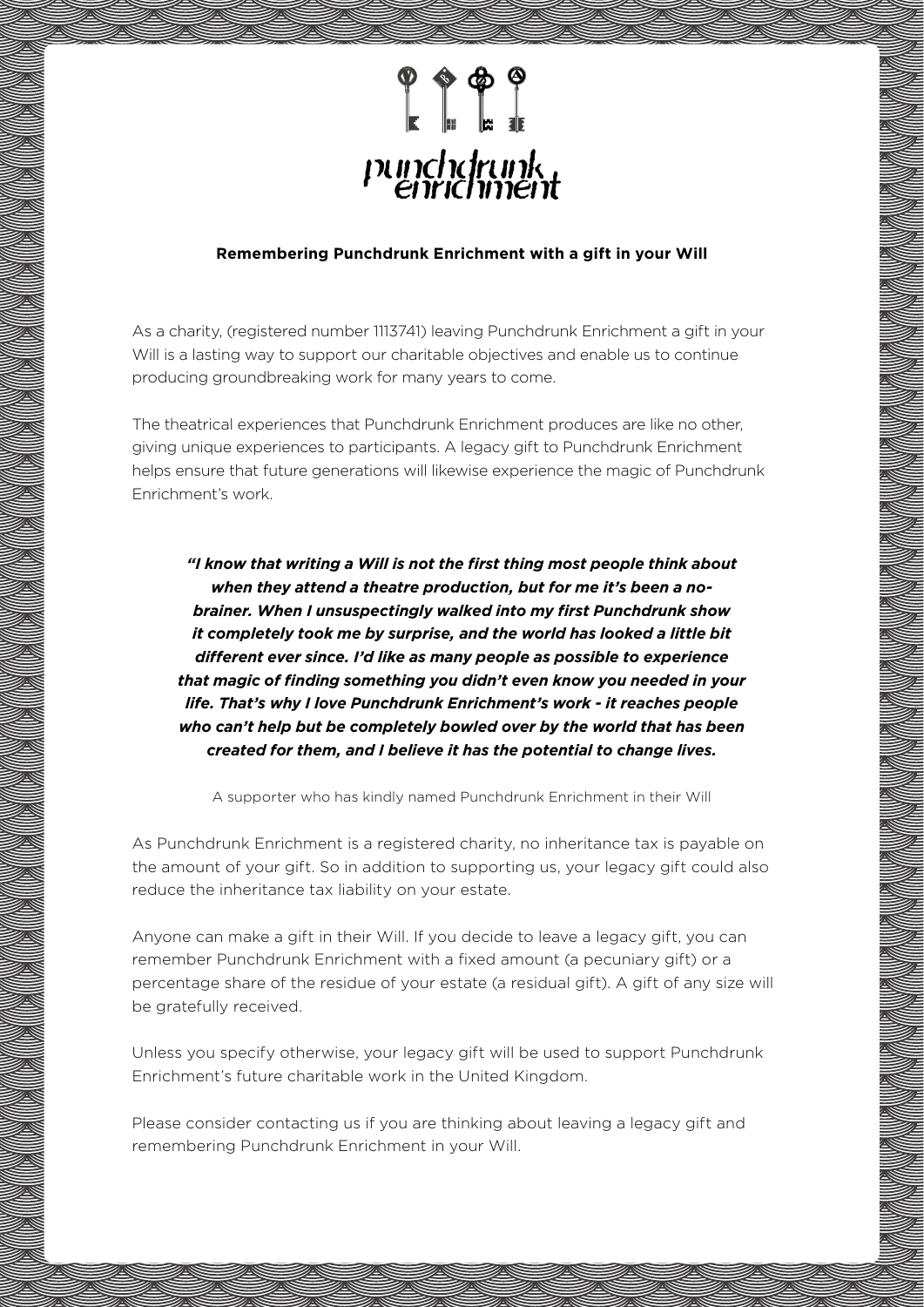**You may find these additional resources useful as you plan your Will:**

[UK Government Advice on making a Will](https://www.gov.uk/make-will)

[UK Government Advice relating to Wills and Inheritance Tax](https://www.gov.uk/topic/personal-tax/inheritance-tax)

Visit **Remember a Charity** for information on: [Steps to Making a Will](https://www.rememberacharity.org.uk/making-a-will/steps-to-making-a-will/) [How to Leave a Gift to Charity](https://www.rememberacharity.org.uk/making-a-will/leave-a-gift-to-charity/)

Example Will Wording:

## **You may find it useful to use the following suggested wording in your Will or provide to your Solicitor:**

*"I give [(the sum of £\_\_\_\_\_\_\_\_\_\_\_\_) or (\_\_\_\_\_% residue of my estate)] to Punchdrunk Enrichment (Charity Registration Number 1113741), located at Rich Mix, 35-47 Bethnal Green Road, London, E1 6LA, absolutely for its general charitable purposes or, to be directed towards (\_\_\_\_\_\_\_\_\_\_\_) (your designated specific purpose of charitable activity).*

If you have already included Punchdrunk Enrichment in your Will, thank you - we are extremely grateful. We will be happy to discuss how your gift should be recognised or whether you would prefer to remain anonymous.

Enquiries or questions about legacy giving should be directed in the first instance to Polly Barker, Punchdrunk Enrichment's Head of Development, via email to [polly@punchdrunkenrichment.org.uk](mailto:polly%40punchdrunkenrichment.org.uk?subject=) or by phone on 0207 655 0940.

All enquiries will be treated in strict confidence.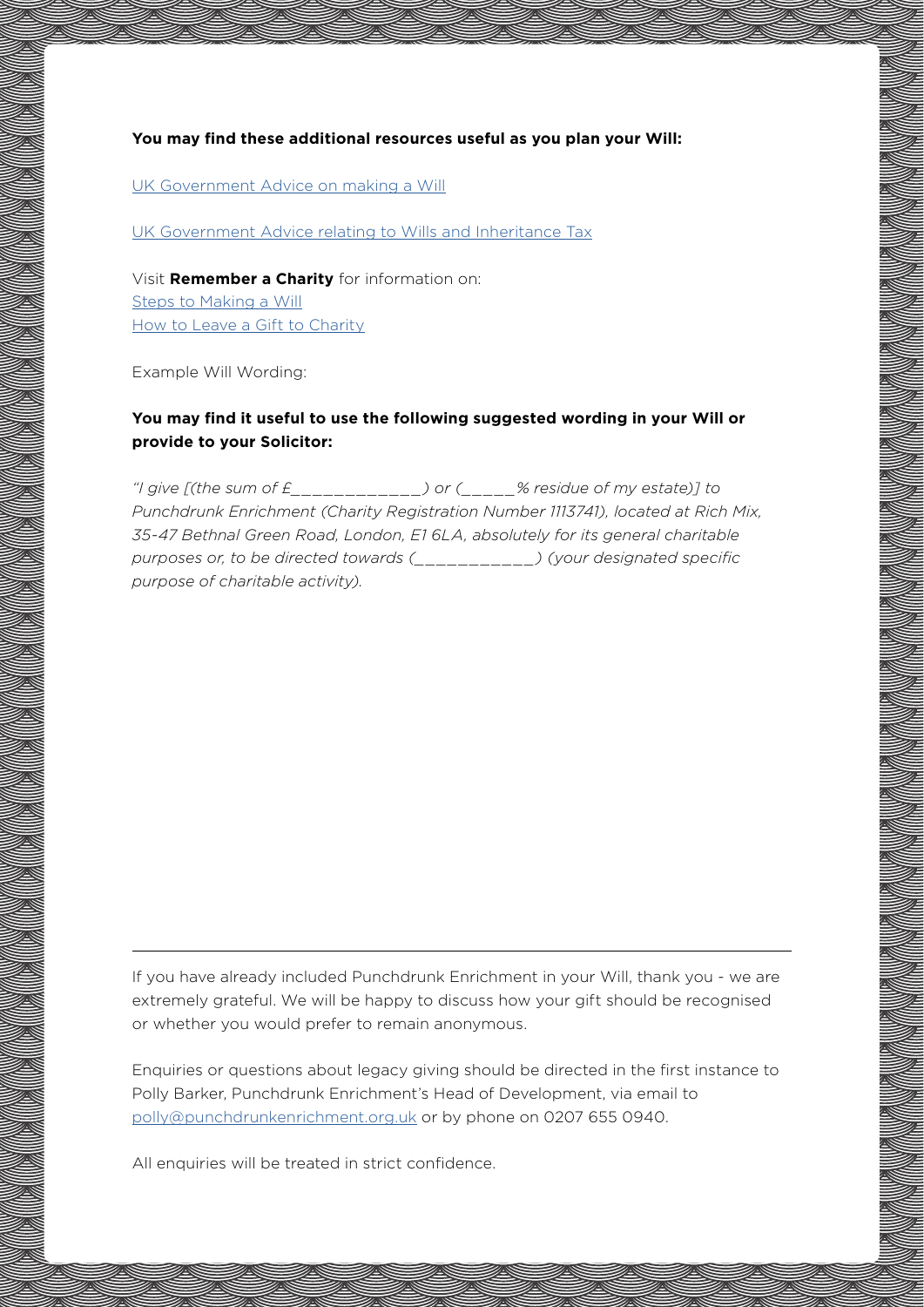

# punchetrunk,

## **Remembering Punchdrunk Enrichment with a gift in your Will**

As a charity, (registered number 1113741) leaving Punchdrunk Enrichment a gift in your Will is a lasting way to support our charitable objectives and enable us to continue producing groundbreaking work for many years to come.

The theatrical experiences that Punchdrunk Enrichment produces are like no other, giving unique experiences to participants. A legacy gift to Punchdrunk Enrichment helps ensure that future generations will likewise experience the magic of Punchdrunk Enrichment's work.

*"I know that writing a Will is not the first thing most people think about when they attend a theatre production, but for me it's been a nobrainer. When I unsuspectingly walked into my first Punchdrunk show it completely took me by surprise, and the world has looked a little bit different ever since. I'd like as many people as possible to experience that magic of finding something you didn't even know you needed in your life. That's why I love Punchdrunk's Enrichment work - it reaches people who can't help but be completely bowled over by the world that has been created for them, and I believe it has the potential to change lives.*

A supporter who has kindly named Punchdrunk Enrichment in their Will

As Punchdrunk Enrichment is a registered charity, no inheritance tax is payable on the amount of your gift. So in addition to supporting us, your legacy gift could also reduce the inheritance tax liability on your estate.

Anyone can make a gift in their Will. If you decide to leave a legacy gift, you can remember Punchdrunk Enrichment with a fixed amount (a pecuniary gift) or a percentage share of the residue of your estate (a residual gift). A gift of any size will be gratefully received.

Unless you specify otherwise, your legacy gift will be used to support Punchdrunk Enrichment's future charitable work in the United Kingdom.

Please consider contacting us if you are thinking about leaving a legacy gift and remembering Punchdrunk Enrichment in your Will.